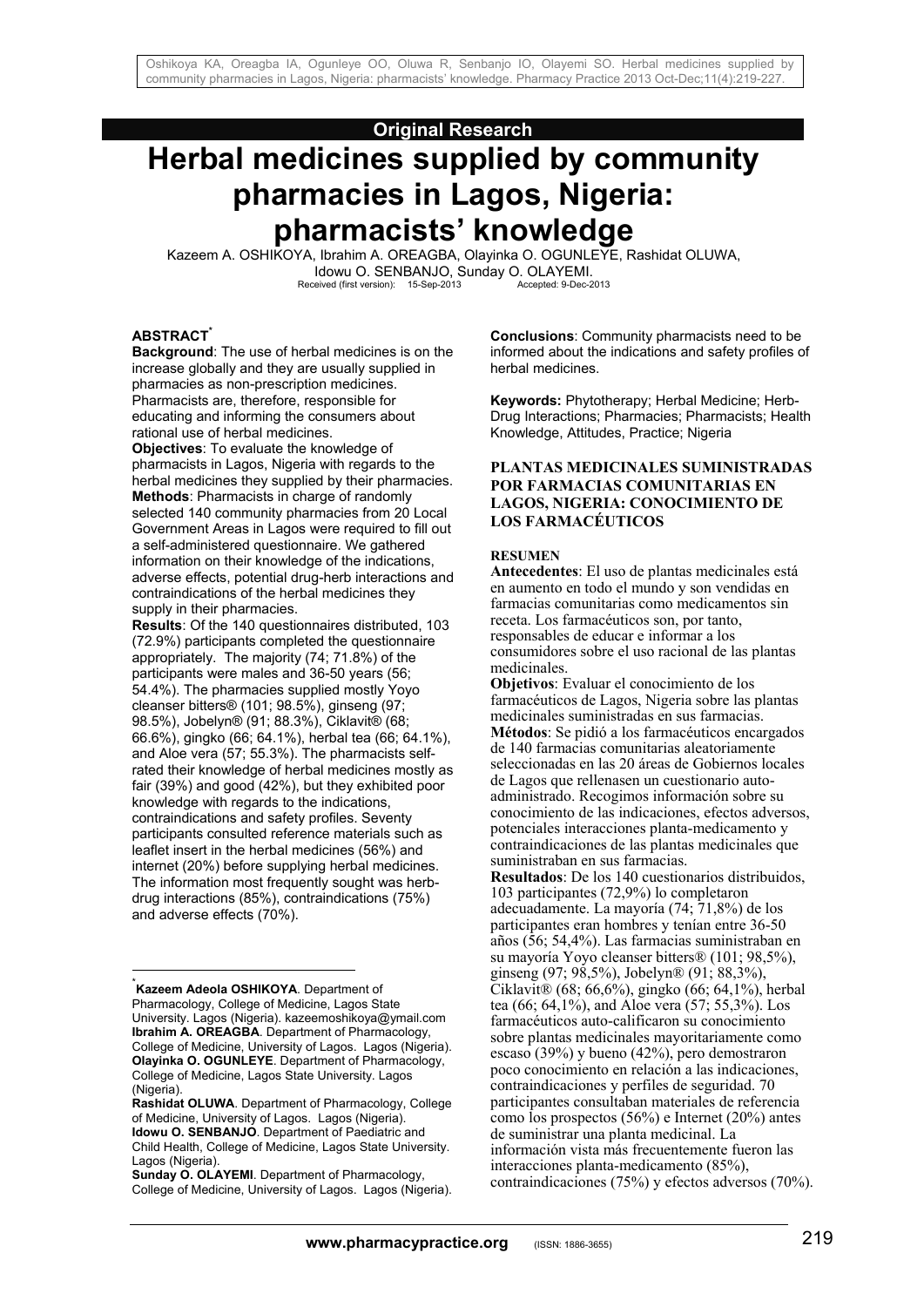**Conclusiones**: Los farmacéuticos comunitarios necesitan más información sobre indicaciones y perfiles de seguridad de las plantas medicinales.

**Palabras clave:** Fitoterapia; Plantas medicinales; Interacciones de Planta-Medicamento; Farmacias; Farmacéuticos; Conocimientos, Actitudes y Práctica en Salud; Nigeria

# **INTRODUCTION**

Herbal medicines have emerged as a common choice therapy for self-care among individuals who are now taking a more active role in their health care.<sup>1</sup> In addition, irrational claims or advertisements by manufacturers, through different mass media, have enhanced the widespread use of herbal medicines among the general population in developing countries.<sup>2</sup> According to the World Health Organization (WHO), herbal medicines are medications prepared from one or more herbs or plant parts (roots, stem bark, seeds and/or fruits).<sup>3</sup> Many patients use a wide range of herbal medicines in addition to their conventional medicines. $2.4$  In Africa, herbal medicines are often used primarily to treat HIV/AIDs<sup>5</sup>, and sickle cell anaemia, asthma and epilepsy. $2$  Quite a number of the herbal medicines are not well researched and their formulation and sales are poorly regulated. They may be adulterated and potentially at risk for<br>producing adverse effects and toxicity.<sup>2</sup> producing adverse effects and toxicity. Concomitant use of herbal and conventional medicines has resulted in a coagulation problem manifesting as postoperative bleeding.<sup>6</sup> Adulteration of an herbal medicine with diazepam was responsible for sedation of a pre-operative patient in India.<sup>7</sup> It also has been documented in the literature that pre-operative use of herbal medicines was responsible for a prolonged or inadequate anaesthesia in surgical patients.

Globally, community pharmacists are a major supplier of complementary herbal medicines. They, therefore, have an important role to play in the use of herbal medicines procured by their customers since the products are sold mostly as over-thecounter (OTC) medicines in many countries.<sup>8</sup> In addition, patients often seek advice and information on medicines, including herbal medicines, from pharmacists.

Previous studies from Nigeria, Kuwait, United Arab Emirates, Oman, and Australia have shown that most community pharmacists did not possess adequate knowledge of potential interaction profiles and side effects of the herbal medicines they supplied. $9-13$  There is also evidence to suggest that the knowledge of community pharmacists is inadequate with regards to counselling patients on herbal medicines.<sup>14</sup> Herbal medicines are integral part of complementary medicines (CMs).<sup>15</sup> Studies in Australia, the United Kingdom, the United States of America and Singapore have all indicated that pharmacists rate their knowledge and ability to counsel consumers on CMs as inadequate.<sup>13,16-19</sup> Many factors are responsible for this lack of knowledge. Among the factors is non- mandatory

implementation of CM teaching into pharmacy courses and variation in the extent to which it is thought. $20,21$  A high positive correlation between educational exposure and perceived usefulness of CMs has been documented in the literature. $^{22}$ Despite varied teaching, there is a strong interest in learning more about CMs by both undergraduate pharmacy and medical students.<sup>22-24</sup> Other compounding factors include lack of accurate and easily accessible information, including good patient resources.<sup>14</sup> Pharmacists are interested in Pharmacists are interested in integrated non-biased and evidence-based information about herbal medicines<sup>14,25</sup>, but available resources may not be accurate to provide this information. Studies have indicated leaflet or package insert of herbal medicines, undergraduate pharmacognosy lecture notes, textbooks, magazine, drug sales representatives, and internet as the likely sources of information about herbal medicines for community pharmacists. $9-13$ 

The National Agency for Food and Drug Administration and Control (NAFDAC) Act 1993, as amended in 2005, prohibits the manufacture, importation, exportation, distribution, advertisement or sale of any herbal medicine or related product unless it is appropriately labelled and registered as required by the agency.<sup>26</sup> The regulation stipulates that herbal medicines and related products labelling should be informative and accurate, not promotional in tone, not misleading or provide a false claim. The agency requires that adequate information about an herbal medicine should appear on its package insert. These include description of the product; description of its clinical pharmacology, indications and usage, contraindications, warnings against misuse, precautions, dosage and administration, adverse reactions, abuse and dependence, symptoms of over dosage and antidote; description of how it is supplied. The labelling should also describe the animal pharmacology, toxicology, clinical studies, storage conditions, and references of the herbal medicines.

Despite the detailed information required by NAFDAC on herbal medicine package inserts, most pharmacists in Nigeria remained inadequately prepared academically to meet the information needs of patients on herbal medicines since they were not formally taught this topic in schools of pharmacy.<sup>9</sup> In order to give advice to patients, pharmacists must be knowledgeable about the indications, dosing, adverse effects, toxicity, and potential interactions of herbal medicines with conventional medicines. The present study, therefore, aimed to evaluate the knowledge of community pharmacists in Lagos, Nigeria, about the herbal medicines they supply in their pharmacies.

# **METHODS**

The study was conducted between 1<sup>st</sup> January and 31<sup>st</sup> March, 2012. Community pharmacies were selected from a list of Association of Community Pharmacists of Nigeria (ACPN) in Lagos State available as at  $31<sup>st</sup>$  December, 2011. Of the 540 community pharmacies with valid ACPN licence in 2011, only 220 had renewed their licence for the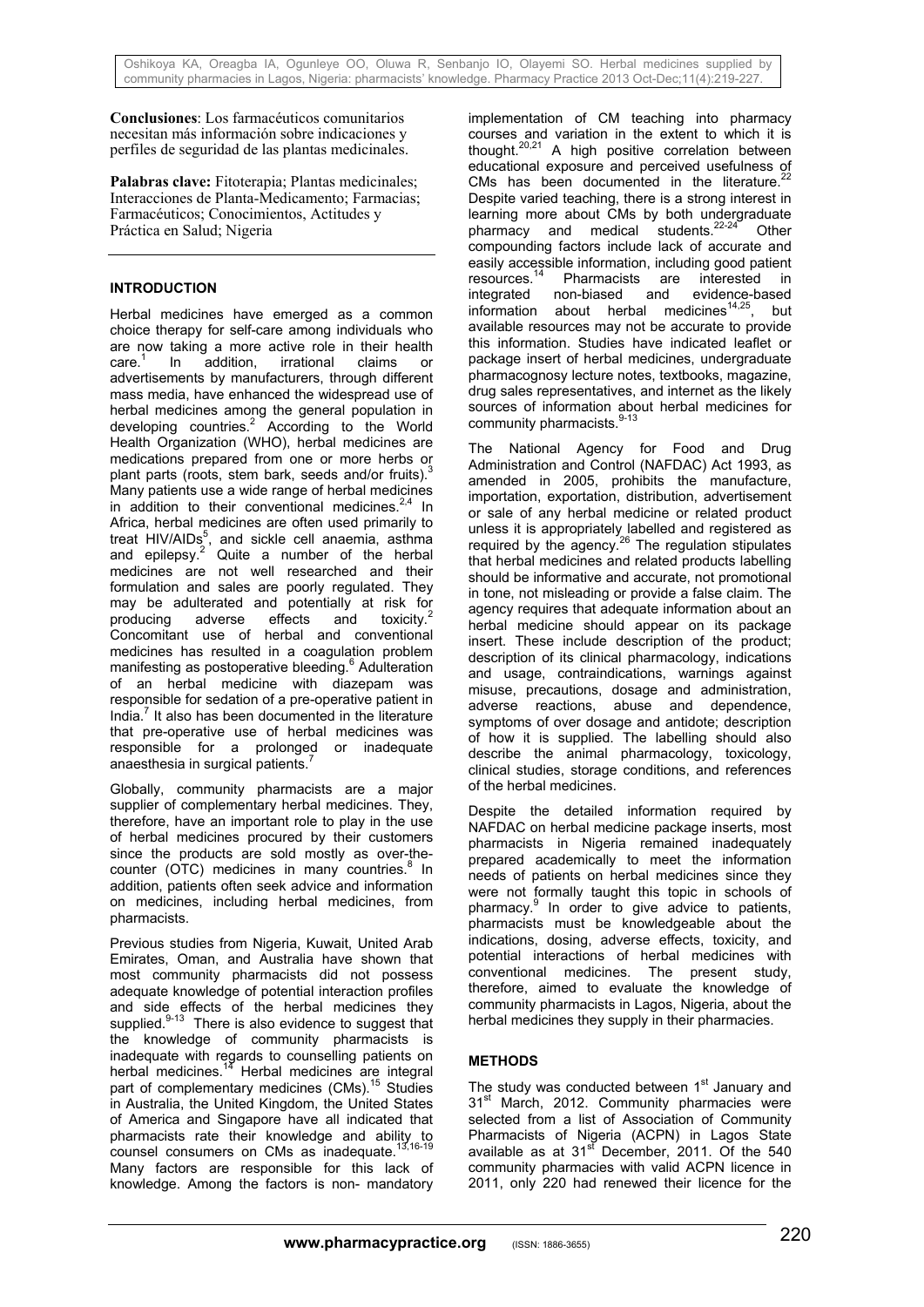year 2012. All the licensed community pharmacies are operated by pharmacists who were registered and licensed by the Pharmacists Council of Nigeria (PCN).

Inclusion criteria include registered community pharmacies with a valid 2012 ACPN licence, and community pharmacies with a pharmacist in attendance for at least 8 hours daily. Rural community pharmacies were excluded because they were often run by a pharmacy technician.

Among the community pharmacies with a valid 2012 ACPN licence, 140 were randomly selected from 20 Local Government Areas (LGAs). Firstly, the location of the pharmacies was stratified into 20 LGAs in order to cover the whole of Lagos State. Secondly, because the pharmacies were not evenly distributed across the LGAs, we randomly selected a total of 7 pharmacies from each LGA. Pharmacies with branches or other outlets were counted as one and only one of its outlets was selected for the study. In cases where more than one pharmacist was available in the pharmacy only one was allowed to participate in the study.

#### **Sample size determination**

Raosoft® sample size calculator was used to determine the sample size. $27$  A sample size of 140 was calculated from the 220 community pharmacies with valid 2012 ACPN licence during the study period using 5% error margin at 95% confidence interval, assuming 50% of the participants responded.

#### **Study design and data collection**

Data collection was carried out using a structured self-administered questionnaire, purposely designed for this study (See: online supplementary material). The questionnaire was developed from the previous studies that explored herbal medicine knowledge of community pharmacists in Nigeria and other developing as well as developed countries.<sup>9-19</sup> The questions were mainly close-ended or multiplechoice with some open-ended.

The questionnaire was designed to obtain demographic data including age, gender, year of qualification, and years of practice of the community pharmacist. It also sought the relevant information on the types of herbal medicine they supply in the pharmacy and their indications. Participants were required to select the herbal medicines from a predetermined list, and also to suggest others that were not included on the list. They also were required to list the indications for the herbal medicines. Other sections of the questionnaire sought the knowledge base of the community pharmacists on the uses, contraindications and potential drug–herb interaction; and relevant training received on the use of herbal medicines. They also were required to rate their knowledge on a 5-point Likert scale (always, regularly, occasionally, rarely, or never). Information was also sought about the participants' perceived professional responsibilities towards herbal medicines use by their customers.

In this study, we differentiated herbal medicines from mega-dose vitamins and minerals by defining herbal medicines as a refined or raw extract from a

plant origin. Based on this definition, multivitamin and mineral supplements were excluded as herbal medicines. Included in the herbal medicine lists are multivitamin or mineral supplements containing herbs (Gingko biloba and ginseng of any origin), and any medicinal products containing refined or raw plant parts (leaf, stem, root, fruit, or seed).

The questionnaires were given (person-to-person) to the selected participants to be filled in their respective pharmacies without consulting any reference material. The name of the pharmacy or pharmacist was not requested on the questionnaire to ensure anonymity of the participants. The pharmacists were informed that their responses would help in determining whether there was an adequate training or there was a need for an additional training for pharmacists in the area of herbal medicines. The pharmacists were also informed that willingness to participate in the study was taken as consent.

The questionnaires were pre-tested among five experienced registered community pharmacists in the LGAs that were not included in the study. Responses obtained were used to modify the predetermined list of herbal medicines and knowledge of the pharmacists.

#### **Ethical considerations**

The study was approved by the ethics committee of the Pharmacist Council of Nigeria.

#### **Data analysis**

Statistical analysis of the results was performed using the Statistical Package for the Social Sciences (SPSS), version 16. The data on demographics, the types of herbal medicines supplied by the community pharmacies as well as the pharmacists' knowledge of herbal medicines, were analysed using simple descriptive statistics. Comparisons between the gender (male or female), age (≤40 or >40 years), duration of qualification (≤10 or >10 years) or duration of practice (≤10 or >10 years) of the pharmacists and their self-rated general knowledge of herbal medicines or self-rated knowledge of specific herbal medicines was made using the Pearson Chi-squared test at 5% level of significance.

| rable r. Demographics or the community pharmacists in<br>Lagos, Nigeria |            |  |  |
|-------------------------------------------------------------------------|------------|--|--|
| Parameters                                                              | Frequency  |  |  |
| Gender                                                                  |            |  |  |
| Male                                                                    | 74 (71.8%) |  |  |
| Female                                                                  | 29 (28.2%) |  |  |
| Age (years)                                                             |            |  |  |
| 20-35                                                                   | 24 (23.3%) |  |  |
| 36-50                                                                   | 56 (54.4%) |  |  |
| $51 - 65$                                                               | 18 (17.5%) |  |  |
| Over 65                                                                 | 5(4.8%)    |  |  |
| Median year of qualification<br>(range)                                 | $13(2-42)$ |  |  |
| Median duration of practice in<br>years (range)                         | $10(1-35)$ |  |  |
| Additional qualification                                                |            |  |  |
| None                                                                    | 87 (84.5%) |  |  |
| Fellowship                                                              | $8(7.8\%)$ |  |  |
| Master degree                                                           | 5(4.8%)    |  |  |
| Diploma                                                                 | 2 (1.9%)   |  |  |
| Doctorate degree                                                        | $1(1.0\%)$ |  |  |

Table 1. Demographics of the community pharmacists in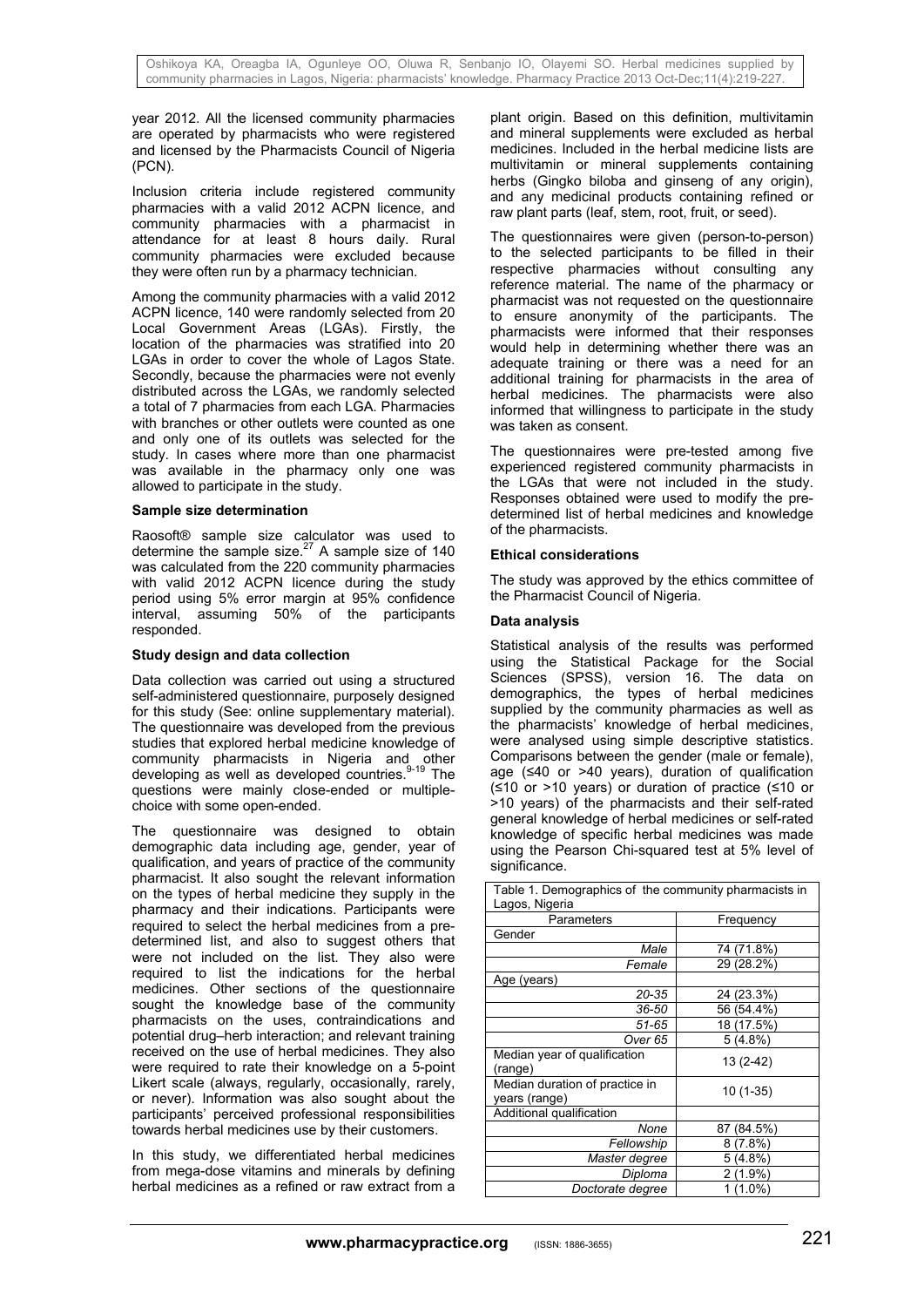Oshikoya KA, Oreagba IA, Ogunleye OO, Oluwa R, Senbanjo IO, Olayemi SO. Herbal medicines supplied by community pharmacies in Lagos, Nigeria: pharmacists' knowledge. Pharmacy Practice 2013 Oct-Dec;11(4):219-227.

| Table 2: Types of herbal medicines supplied by the community pharmacies in Lagos, Nigeria, and number of pharmacies<br>supplying.                                                                                                                                                                                          |                                                                                                                                                                                                                                                                                                                                                                                                                                                            |                                |  |  |  |
|----------------------------------------------------------------------------------------------------------------------------------------------------------------------------------------------------------------------------------------------------------------------------------------------------------------------------|------------------------------------------------------------------------------------------------------------------------------------------------------------------------------------------------------------------------------------------------------------------------------------------------------------------------------------------------------------------------------------------------------------------------------------------------------------|--------------------------------|--|--|--|
| Herbal remedy*<br>(Latin names of the components)                                                                                                                                                                                                                                                                          | Main indication(s)**                                                                                                                                                                                                                                                                                                                                                                                                                                       | Number of<br>pharmacies<br>(%) |  |  |  |
| Yoyo Cleanser bitters®<br>(Aloe vera, Acinus avensis, Chenopodium murale,<br>Citrus aurantofolia, Cinamomum aromaticum)                                                                                                                                                                                                    | Improves digestion, boosts immune system, prevents<br>chronic fatigue                                                                                                                                                                                                                                                                                                                                                                                      | 101 (98.5)                     |  |  |  |
| Ginseng<br>(Panax ginseng)                                                                                                                                                                                                                                                                                                 | Provides energy and prevents fatigue, improves<br>cognitive function, for treating inflammation, cancer<br>prevention, and for treating erectile dysfunction                                                                                                                                                                                                                                                                                               | 97(93.2)                       |  |  |  |
| Jobelyn®<br>(Sorghum<br>Parquetina<br>bicolour Moench<br>leaves,<br>nigrescens,<br>Harungana<br>madagascariensis,<br>Anacardium occidentale, Waltheria indica)                                                                                                                                                             | Treatment and prevention of stroke, increases CD4<br>count in HIV infected patients, boosts blood cells,<br>improves the general well-being of a patient, and for<br>treating arthritis                                                                                                                                                                                                                                                                    | 91 (88.3)                      |  |  |  |
| <b>Ciklavit®</b><br>(Cajanus cajan)                                                                                                                                                                                                                                                                                        | Use in the effective management of pain crisis in sickle<br>cell disease                                                                                                                                                                                                                                                                                                                                                                                   | 68 (66.6)                      |  |  |  |
| Ginkgo<br>(Ginkgo biloba)                                                                                                                                                                                                                                                                                                  | For treating memory disorders (Alzheimer's disease),<br>disorders related to reduced blood flow in the brain,<br>especially in older people, difficulty in concentrating,<br>mood disturbances, and hearing disorders. Also use<br>for treating problems related to poor blood flow in the<br>body, including leg pain when walking (claudication),<br>and Raynaud's syndrome (a painful response to cold,<br>especially in the fingers and toes).         | 66 (64.1)                      |  |  |  |
| Herbal tea<br>(Cassia senna, Cassia angustifolia, Sennae folium)                                                                                                                                                                                                                                                           | Use to calm and relax the mind, prevention of heart<br>diseases, promotes digestion, promotes wellness,<br>boosts the immune system, and prevents cold.                                                                                                                                                                                                                                                                                                    | 66 (64.1)                      |  |  |  |
| Aloe vera<br>(Aloe barbadensis)                                                                                                                                                                                                                                                                                            | Oral Aloe gel is used for treating osteoarthritis, bowel<br>diseases including ulcerative colitis, fever, itching and<br>inflammation, and to increase blood level. It is also<br>used for gastric ulcers, diabetes, asthma, and for<br>treating some side effects of radiation treatment.<br>Topical aloe gel for skin conditions including burns,<br>sunburn, frostbite, psoriasis, and cold sores. Others<br>uses include surgical wounds and bedsores. | 57 (55.3)                      |  |  |  |
| Yemkem ® products (FJK flusher)<br>(Cassia alata, Citrus medica var. acida, Aloe barbaris,<br>Aloe vera, Cassia augustifolia vahl, Cassia siamea,<br>Khaya senegalensis, Xylopia aethiopica, Gongronema<br>grandifolia,<br>latifolium.<br>Khaya<br>Moringa<br>lucida.<br>Anthocleista djalonensis, Citrullus var. lanatus) | Supports virtually every function in the body including;<br>vision, liver, kidney, heart, cardiovascular and healthy<br>hair and nails. Use for energizing the body<br>metabolism, boosts the immune system.                                                                                                                                                                                                                                               | 31(30.1)                       |  |  |  |
| GNLD® products (herbal rest and relax)<br>(Hypericum perforatum, Passiflora incarnata, Verbena<br>officinalis, Matricaria recutita, Schisandra chinensis,<br>Scutellaria lateriflora<br>Melissa officinalis, Turnera diffusa)                                                                                              | Relaxes the body system and/or a promotes good<br>night sleep                                                                                                                                                                                                                                                                                                                                                                                              | 23(22.3)                       |  |  |  |
| Forever living products® (Forever lite)<br>Soybean oils, brewer's yeast, guar gum, beta<br>carotene, tocopherol, soy lecithin, chromium yeast,<br>spirulina<br>(Arthrospira platensis and<br>Arthrospira<br>maxima)                                                                                                        | Promotes healthy living and age re-new                                                                                                                                                                                                                                                                                                                                                                                                                     | 21(20.4)                       |  |  |  |
| Alomo bitter <sup>®</sup><br>African breadfruit (Treculia africana Decne. Ex Trécul),<br>stem bark of African mahogany (Khaya ivorensis A.<br>Chev.)                                                                                                                                                                       | Prevents high blood sugar level, cleanses the body<br>systems, and increases libido                                                                                                                                                                                                                                                                                                                                                                        | 18(17.5)                       |  |  |  |
| Tianshi® product (Capsilite)<br>Capsaicin extract, anhydrous caffeine, black pepper<br>extract, nicotinamide (vitamin $B_3$ )                                                                                                                                                                                              | helps burn fat and inhibits the growth of fat cells,<br>accelerates calorie burning<br>stimulates the oxidation of fats and carbohydrates,<br>reduces appetite, and improves performance and<br>endurance                                                                                                                                                                                                                                                  | 16 (15.5)                      |  |  |  |
| Echinacea<br>(Echinacea angustifolia)                                                                                                                                                                                                                                                                                      | Used primarily to treat or prevent cold. It is also used<br>against many other infections including urinary tract<br>infections, vaginal candidiasis, genital herpes, sepsis,<br>and tonsillitis.                                                                                                                                                                                                                                                          | 10(9.7)                        |  |  |  |
| Oroki herbal mixture <sup>®</sup><br>Stem bark of African mahogany (Khaya ivorensis<br>A.Chev.) tree, pattern wood (Alstonia congensis<br>Engl.), mango (Mangifera indica L.) leaves, Sorghum<br>(Sorghum bicolour Moench)                                                                                                 | It is traditionally used for pile, dysentery, constipation,<br>fibroid, diarrhoea, bloody stool, abdominal and waist<br>pain, and haemorrhoid.                                                                                                                                                                                                                                                                                                             | 9(8.7)                         |  |  |  |
| St John's wort<br>(Hypericum perforatum L.)                                                                                                                                                                                                                                                                                | Improves mood, and decreases anxiety and insomnia<br>related to depression.                                                                                                                                                                                                                                                                                                                                                                                | 6(5.8)                         |  |  |  |
| Valerian<br>(Valeriana officinalis L.)                                                                                                                                                                                                                                                                                     | Valerian seems to improve the sleep quality of people<br>who are withdrawing from the use of sleeping pills                                                                                                                                                                                                                                                                                                                                                | 6(5.8)                         |  |  |  |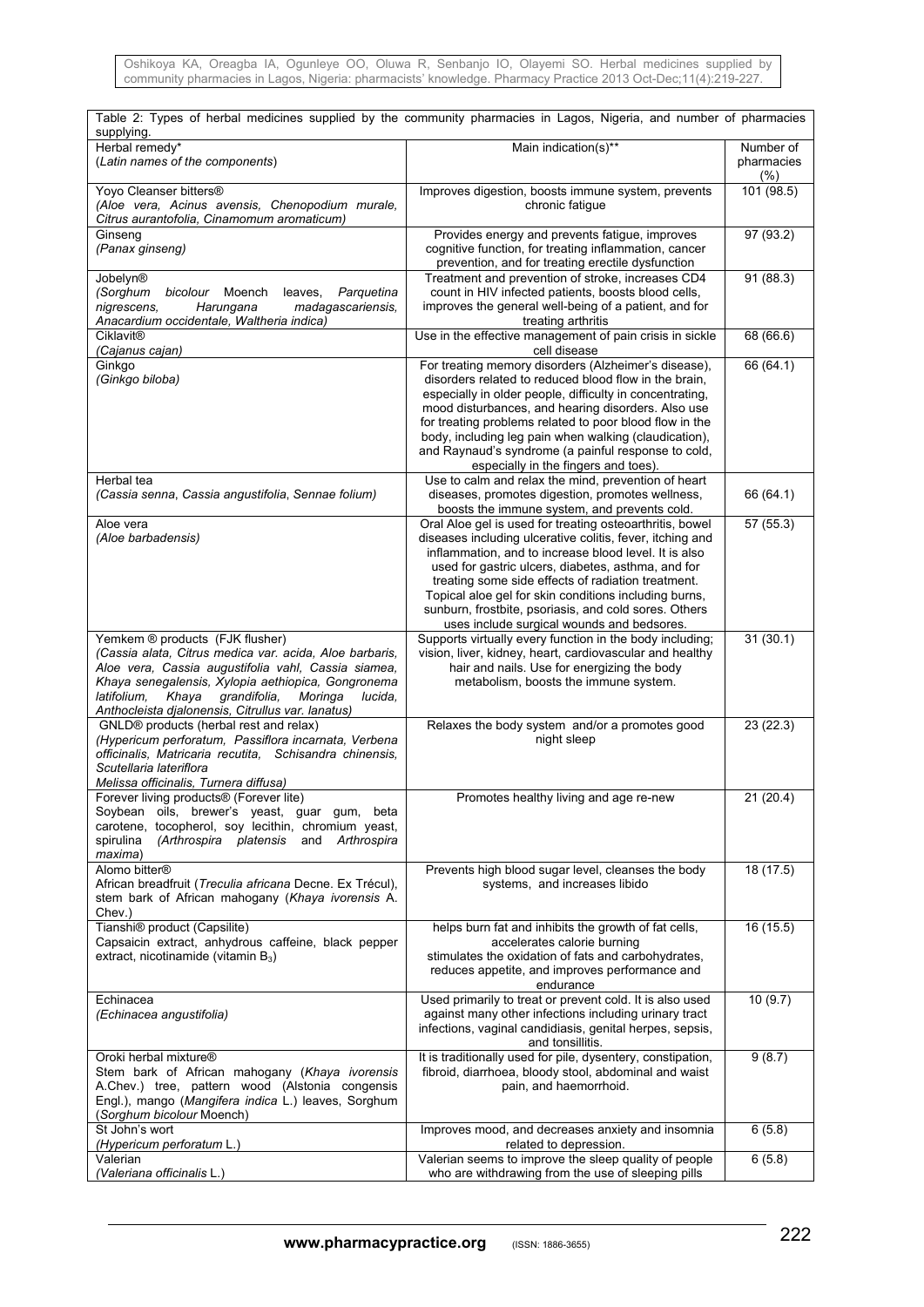| Table 2: Types of herbal medicines supplied by the community pharmacies in Lagos, Nigeria, and number of pharmacies<br>supplying.                                                   |                                                                                                                 |        |  |  |  |
|-------------------------------------------------------------------------------------------------------------------------------------------------------------------------------------|-----------------------------------------------------------------------------------------------------------------|--------|--|--|--|
| Ajase poki-poki <sup>®</sup><br>Tobacco (Nicotiana L.) leaves, stem bark of coconut<br>(Cocos nucifera L.), seeds and coat of alligator pepper<br>(Aframomum melegueta K.Schum.)    | Used to treat diarrhoea, abdominal upset, dysentery,<br>pile, constipation, decreased libido and weak erection. | 4(3.9) |  |  |  |
| *Only one brand of each of the products is manufactured and available at all the pharmacies surveyed<br>**Indications were obtained from the package insert of the herbal medicines |                                                                                                                 |        |  |  |  |

#### **RESULTS**

All the 140 questionnaires distributed were responded to but only 103 (73.6%) were completed appropriately. The 103 questionnaires were those analysed in this study. The demographics of the respondents are presented in Table 1. More males than females appropriately responded to the questionnaires. Majority of the pharmacist had no additional qualification.

Table 2 shows the types, composition, indications, and frequency distribution of the pharmacies that supplied the herbal medicines. The pharmacies supplied mostly Yoyo cleanser bitters® (101; 98.5%), ginseng (97; 98.5%), Jobelyn® (91; 88.3%), Ciklavit® (68; 66.6%), gingko (66; 64.1%), herbal tea (66; 64.1%), and Aloe vera (57; 55.3%).

It was self-reported by the pharmacists that more males (57; 53.3%) than females (46; 44.7%) purchased the herbal medicines. The herbal medicines were purchased for the use of middleaged adults (61; 59.2%), elderly (29; 28.8%) and children (13; 10.0%).

The pharmacists rated their knowledge of herbal medicines as excellent (4%), very good (9%), fair (39%), and good (42%). They also were of the opinion that herbal medicines may be effective (39; 37.9%), fairly effective (19; 18.4%), or very effective (14; 13.6%). Although, all the herbal medicines supplied by the pharmacies were approved by the NAFDAC, yet the majority of the pharmacists (71; 68.9%) were uncertain about their safety. However, 19 (18.4%) considered them to be harmless, while 13 (12.4%) believed that they may be harmful.

The self-rated knowledge of the community pharmacists with regards to the uses and potential adverse effects of some of the herbal medicines is presented in Table 3. Most of the respondents were in agreement with the general questions on herbal medicines. However, the respondents either generally disagree or uncertain about the answers to the questions on specific herbal medicines.

There was no significant association between the gender of the pharmacists and their self-rated general knowledge of herbal medicines (P=0.182) or self-rated knowledge of specific herbal medicines (P=0.091) they supplied. Pharmacists older than 40 years appeared to self-rate their general knowledge of herbal medicines higher than those who were 40 years and below (P=0.021). However, there was no significant difference in their self-rated knowledge of the specific herbal medicines (P=0.262). In contrast, pharmacists who qualified over 10 years self-rated their general knowledge of herbal medicines (P=0.012) and knowledge of specific herbal medicines (P<0.01) higher than those who qualified 10 years and below. Similarly, pharmacists who have practiced for 10 years and above self-rated their general knowledge of herbal medicines (P<0.01) and knowledge of specific herbal medicines (P<0.01) higher than those who have practiced for 10 years and below.

Table 4 shows the information sought by the community pharmacists from the buyers of herbal medicines. Although herbal medicines are sold at the pharmacies as over the counter medicine (OTC), yet over half of the pharmacists always or regularly enquired about who prescribed the herbal medicines before they were supplied. Similarly, over half of the respondents always or regularly counselled the users about the administration and potential adverse effects of the herbal medicines supplied. Many of the pharmacists occasionally, rarely or never took the medical or medication history of the potential herbal medicine users. Similar trend was observed with consulting

| pharmacists in Lagos, Nigeria                                                                |                |              |            |                 |                   |
|----------------------------------------------------------------------------------------------|----------------|--------------|------------|-----------------|-------------------|
| Question                                                                                     | Strongly agree | Agree        | Uncertain  | <b>Disagree</b> | Strongly disagree |
| Herb-herb interaction may occur with herbal<br>medicine use                                  | 43 (41.7%)     | 43 (41.7%)   | 15 (14.6%) | $2(1.9\%)$      |                   |
| Herb-drug interaction may occur when herbal<br>medicine is used with a conventional medicine | 55 (53.4%)     | 38 (36.9%)   | 9(8.7%)    | $1(1.0\%)$      |                   |
| Herbal medicine may be contraindicated in<br>pregnancy                                       | 60 (58.3%)     | $31(30.1\%)$ | 10(9.7%)   | $1(1.0\%)$      | $1(1.0\%)$        |
| Yoyo cleanser bitters® is an immune booster                                                  | 7(6.8%)        | 12 (11.6%)   | 52 (50.5%) | 27 (26.2%)      | $5(4.9\%)$        |
| Ginseng may increase blood pressure at normal<br>dose                                        | 9(8.7%)        | 22 (21.4%)   | 50 (48.5%) | 18 (17.5%)      | $4(3.9\%)$        |
| Ginseng is contraindicated in diabetes mellitus                                              | $3(2.9\%)$     | 12 (11.6%)   | 59 (57.3%) | 23 (22.3%)      | 6(5.8%)           |
| St John's wort is used for controlling mild to<br>moderate hypertension                      | 6(5.8%)        | 10 (9.7%)    | 81(78.6%)  | $3(2.9\%)$      | $3(2.9\%)$        |
| St John's wort may increase digoxin blood level                                              | $4(3.9\%)$     | 9(8.7%)      | 85 (82.5%) | $3(2.9\%)$      | $2(1.9\%)$        |
| Ginkgo may delay onset of dementia                                                           |                | 1 (1.0%)     | 62 (60.2%) | 22 (21.4%)      | 18 (17.5%)        |
| Ginkgo may increase the risk of bleeding when<br>used concurrently with warfarin             | 13 (12.6%)     | 22 (21.4%)   | 61 (59.2%) | $5(4.9\%)$      | $2(1.9\%)$        |
| Valerian should be used with caution in a patient<br>on benzodiazepines                      |                | 9(8.7%)      | 84 (81.6%) | 8(7.8%)         | $2(1.9\%)$        |

Table 3: Self-rated knowledge of indications and potential adverse effects associated with herbal medicines supplied by community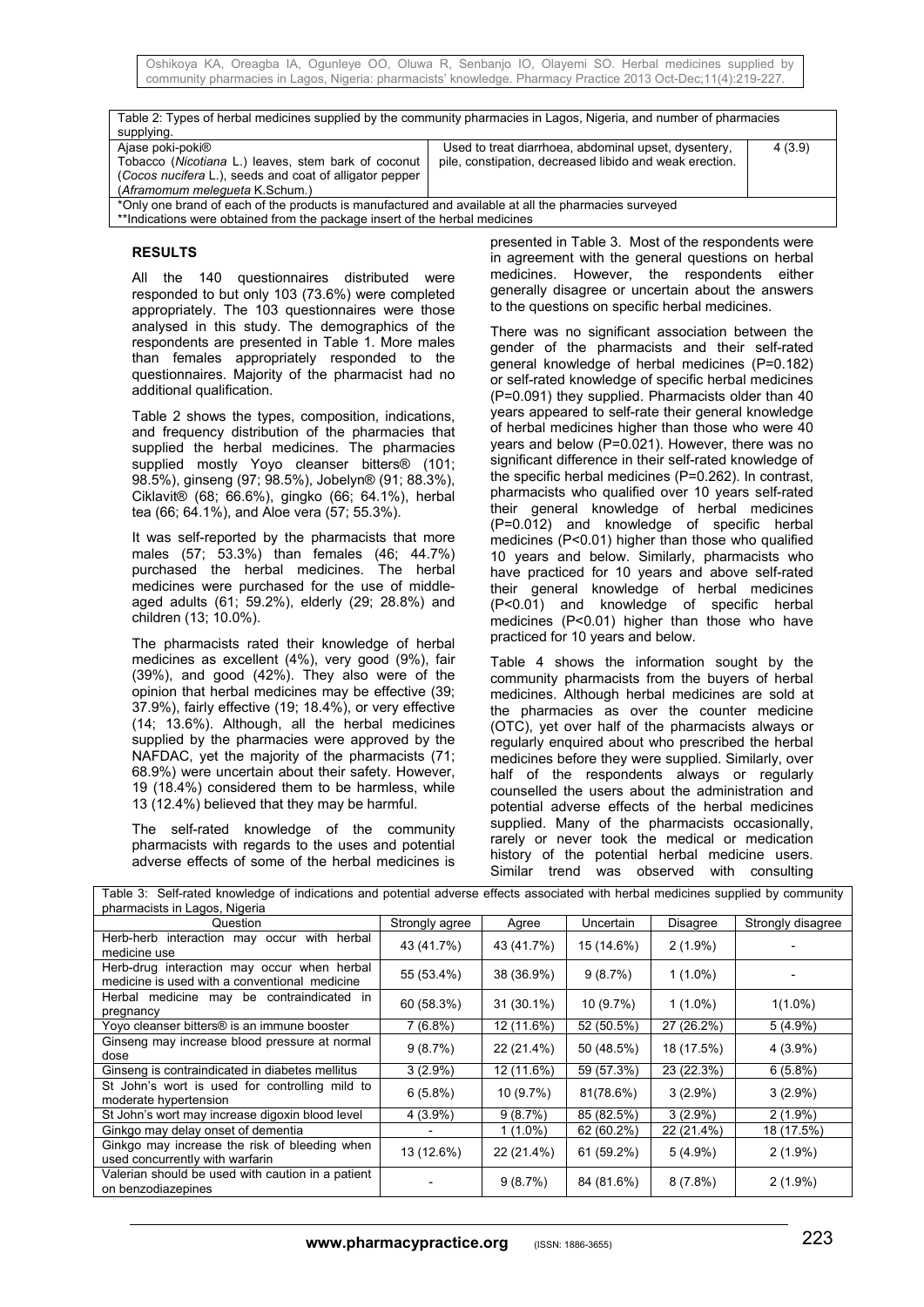Oshikoya KA, Oreagba IA, Ogunleye OO, Oluwa R, Senbanjo IO, Olayemi SO. Herbal medicines supplied by community pharmacies in Lagos, Nigeria: pharmacists' knowledge. Pharmacy Practice 2013 Oct-Dec;11(4):219-227.

| Table 4: Information sought by the community pharmacists before supplying herbal medicines                 |            |              |              |            |            |
|------------------------------------------------------------------------------------------------------------|------------|--------------|--------------|------------|------------|
| Question                                                                                                   | Always     | Regularly    | Occasionally | Rarely     | Never      |
| Pharmacists enquired about herbal medicine<br>prescriber                                                   | 22 (21.4%) | $31(30.1\%)$ | 28 (27.2%)   | 19 (18.4%) | $3(2.9\%)$ |
| Medical history taken from the buyers                                                                      | 18 (17.5%) | 29 (28.2%)   | 36 (35.0%)   | 15 (14.6%) | $5(4.9\%)$ |
| Medication history taken from the buyers                                                                   | 17 (16.5%) | 27 (26.2%)   | 38 (36.9%)   | 16 (15.5%) | $5(4.9\%)$ |
| Consult referenced materials before supplying<br>herbal medicines                                          | 13 (12.6%) | 16 (15.5%)   | 41 (39.8%)   | 22 (21.4%) | 11 (10.7%) |
| Counsel buyers about administration<br>the<br>of<br>herbal medicine supplied                               | 36 (35.5%) | $31(30.1\%)$ | 21 (20.4%)   | $8(7.8\%)$ | 7(6.8%)    |
| Counsel buyers about the potential adverse<br>effects of herbal medicines                                  | 25 (24.3%) | 33 (32.0%)   | 26 (25.2%)   | 13 (12.6%) | 6(5.8%)    |
| Pharmacists have ever recommended herbal<br>medicines to buyers                                            | $4(3.8\%)$ | 14 (13.6%)   | 27 (26.2%)   | 20 (19.4%) | 37 (35.9%) |
| of<br>complaints<br>Pharmacists ever<br>received<br>adverse reaction to herbal medicines from the<br>users | 14 (13.6%) | 9(8.7%)      | 21 (20.4%)   | 26 (25.2%) | 32 (31.0%) |

reference materials before supplying herbal medicines, recommending herbal medicines to buyers, and receiving adverse reaction reporting to herbal medicines from the buyers.

Among the 70 pharmacists who had consulted a reference material before supplying herbal medicines, leaflet insert in the herbal medicines pack (56%), followed by internet (20%), were the two major sources of information (Figure 1). The most frequently sought after information is related to the safety of the herbal medicines, which included drug interactions (85%), contraindications (75%) and adverse effects (70%).

#### **DISCUSSION**

A wide range of herbal medicines were supplied by the community pharmacies in this study. They included the locally produced (Yoyo cleanser bitters®, Jobelyn®, Ciklavit®, herbal tea, Yemkem® products, Alomo bitter®, Oroki herbal mixture®, and Ajase poki-poki®) and the imported (ginseng, gingko, Aloe vera, GNLD® products, Forever Living products®, Tianshi® products, Echinacea, St. John's wort and valerian) herbal medicines. While efficacy and safety data for some of the imported herbal medicines are available in the literature to guide their use $^{28-31}$ , such data are lacking for the



Figure 1. Major sources of herbal medicines information for pharmacists.

locally produced herbal medicines. The efficacy and safety of the locally produced herbal medicines supplied by the community pharmacies need to be ascertained by the NAFDAC. Such certification would need to be disseminated to the general populace, through mass media and public enlighten programmes. Although, animal studies were undertaken on the safety of Jobelyn® and Yoyo cleanser bitters® when used at recommended doses $^{32,33}$ , a randomised clinical trial is required in human to corroborate this claim.

Yoyo cleanser bitters®, ginseng and Jobelyn® were the three most commonly supplied herbal medicines, followed by Ciklavit®, ginkgo, herbal tea, and Aloe vera. This was in contrast to the ivy leaves extract and ginseng that were commonly supplied by the community pharmacies in Oman.<sup>12</sup> Findings from our study also were different from the ginseng, gingko, valerian and St. John's wort that were commonly supplied by the community pharmacies in Saudi Arabia.<sup>34</sup> Herbal medicines were procured for use by middle-aged adults and the elderly. This trend was similar to the report in Oman.<sup>12</sup> There is an increasing burden of chronic illnesses such as hypertension, diabetes and HIV/AIDs among the middle-aged adults which defy permanent cure. Aging is associated with an increased risk of pathological changes that may culminate into cancer, cardiovascular disease, dementia, diabetes, and osteoporosis.<sup>36</sup> These chronic diseases are currently incurable. The desire of the middle-aged adults and the elderly for a permanent cure of the chronic diseases may have accounted for their increased use of the herbal medicines. Schoenberg et al reported that about 50% of African Americans, Hispanics, Native Americans, and rural whites with diabetes in the USA were using herbal medicines. $37$ Among this group of patients, long reliance on herbal medicines was sometimes responsible for the delayed diagnosis of their chronic illness.

The pharmacists rated their knowledge of herbal medicines as good (42%) and fair (39%). This was similar to the findings among the community pharmacists in Kuwait<sup>10</sup> and Estonia<sup>38</sup> but contrasting to the findings in the previous studies in Australia<sup>13</sup>, the United Kingdom<sup>16</sup>, the United States<sup>17</sup> and Singapore<sup>18</sup> where the pharmacists self-rated their knowledge and ability to appropriately counsel patients on herbal medicines as inadequate. This may reflect cultural differences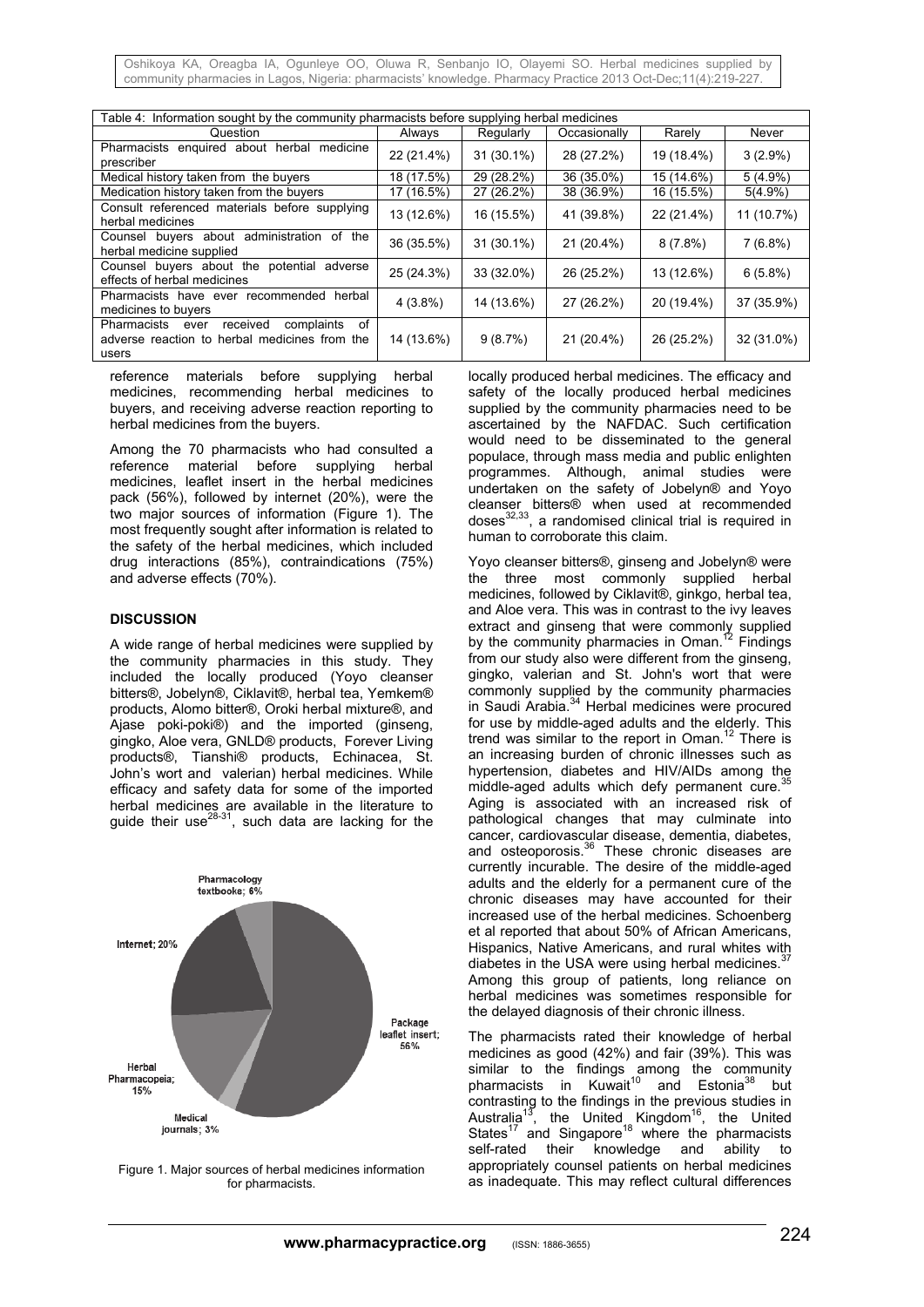in the perception of herbal medicines by the pharmacists. In contrast to our findings, Adisa and Fakeye<sup>9</sup> assessed the knowledge of community pharmacists about the commonly supplied herbal medicines in south-western Nigeria and reported that only 26% of their surveyed participants had a good knowledge of the indications, adverse effects and potential interactions of their supplied herbal medicines. This suggests that, even within a country, knowledge of herbal medicines may vary among community pharmacists in different states or provinces.

Five herbal medicines (Yoyo cleanser bitters®, ginseng, St. John's wort, gingko, and valerian) were selected to objectively assess the knowledge of the pharmacists about the safety of herbal medicines (Table 2). Over 80% of the respondents either strongly agreed or agreed to herb-herb interaction occurring with herbal medicines, and herb-drug interaction occurring when an herbal medicine was used with conventional medicines. These were in agreement with the various studies that have documented adverse interactions of herbal medicines with other herbal products or conventional medicines. $29,30$  Despite the safety concerns for herbal medicines documented in the literature<sup>36</sup>, only about 40% of the participants in our study always or regularly take the medical or medication history of the potential users. This was lower than the 93.8% of the community pharmacists in rural Australia who agreed to regularly taking medication history before supplying complementary and alternative medicines including herbal medicines.<sup>13</sup> Failure to take medication history may put the potential herbal medicine users at risk of an adverse herb-herb or herb-drug interactions.

Despite the numerous data that are available on the indications and adverse effects of the five herbal medicines in this study<sup>20-25,38</sup>, a very low percentage of the participants correctly agreed that Yoyo cleanser bitters® was an immune booster. An equally low percentage correctly disagreed that St. John's wort was a mild to moderate antihypertensive, and correctly agreed to ginkgo preventing dementia. Less than 30% of the participants correctly agreed to ginseng as a potential blood pressure elevator when used at normal dose. A much lower percentage of the participants correctly agreed to the contraindication of ginseng in diabetes mellitus, correctly disagreed to the increased digoxin blood level by St. John's wort, and correctly agreed to using valerian with caution in a patient on benzodiazepines. In contrast, about 40% of the participants correctly agreed to the increased risk of bleeding when ginkgo was used concomitantly with warfarin. A similar study among the community pharmacists in Oman has demonstrated a good knowledge of the indications, adverse effects and contraindications of ginseng and St. John's wort among 80% of the participants.<sup>12</sup> However, similar to our findings, community pharmacists in Kuwait<sup>10</sup> and Saudi Arabia<sup>34</sup> had demonstrated a poor knowledge of the indications, contraindications, interactions and adverse effects of herbal medicines which included ginseng, gingko, and St. John's wort. These findings

would suggest that the practical knowledge of our respondents was not in agreement with their selfrated knowledge of the herbal medicines. Such disparity in self-rated knowledge and objectively assessed knowledge of herbal medicine has been reported among the community pharmacists in Kuwait<sup>10</sup> and Estonia.<sup>39</sup> As a means of changing the present situation, continuous education that is focused on evidence-based use of local and imported herbal medicines, should be a requisite for renewal of the annual practising licence of community pharmacists in Nigeria.

The participants relied mostly on the leaflet or package insert of the herbal medicines. This is an inappropriate practice as the safety information provided may be inadequate or inaccurate. Raynor *et al*. evaluated the information provided with herbal medicines (garlic, ginkgo and Asian ginseng, St. John's wort, and Echinacea) available over the counter in the United Kingdom to know if they can enable safe use. $40$  They found that 75% of the 68 herbal medicines contained none of the important safety information needed by consumers for safe use. Internet and the herbal pharmacopoeias were the other sources of information used by the participants in this study. This was in contrast to the many pharmacists in Oman<sup>12</sup> and Kuwait<sup>10</sup> who relied mostly on their undergraduate<br>pharmacognosy lecture notes, followed by pharmacognosy lecture notes, followed by textbooks and magazines for herbal medicine information. Our findings also were in contrast to the pharmacists in the United Arab Emirates who mostly sourced herbal medicine information from drug sales representatives.<sup>11</sup> Fewer participants (20%) in the current study than in the Omani study (30%) made use of the internet as a source of herbal medicine information. This may have resulted from inadequate access to the internet in Nigeria. Internet and Monthly Index of Medical Specialties<sup>13</sup>; Physicians' Desk Reference for Herbal Medicines and The Review of Natural<br>Products<sup>41</sup>; and internet, package inserts, and internet, package inserts, pamphlets or brochures, and pharmacology textbooks<sup>42</sup> were the sources of herbal medicine information utilised by the pharmacists in the previous studies. Some of these information resources were less utilised in the current study. The herbal medicine safety information most frequently sought in this study included drug interactions, contraindications and adverse effects. These were similar to the safety information sought by the community pharmacists in Australia<sup>13</sup>, southwestern Nigeria<sup>9</sup>, and the United States.<sup>17</sup>

Self-reporting surveys are characterised by limitations as tools for investigating knowledge, attitude and practice. Participants were self-selected and response bias may have occurred from the participants who displayed greater self-rated knowledge of herbal medicine. Imported herbal medicines, except Yoyo cleanser bitters®, were used to objectively assess the participants' knowledge of the safety profiles of herbal medicines because of their available safety information documented in the literature. The knowledge of the safety profiles may differ if local herbal medicines were used for illustration. The generalisability of the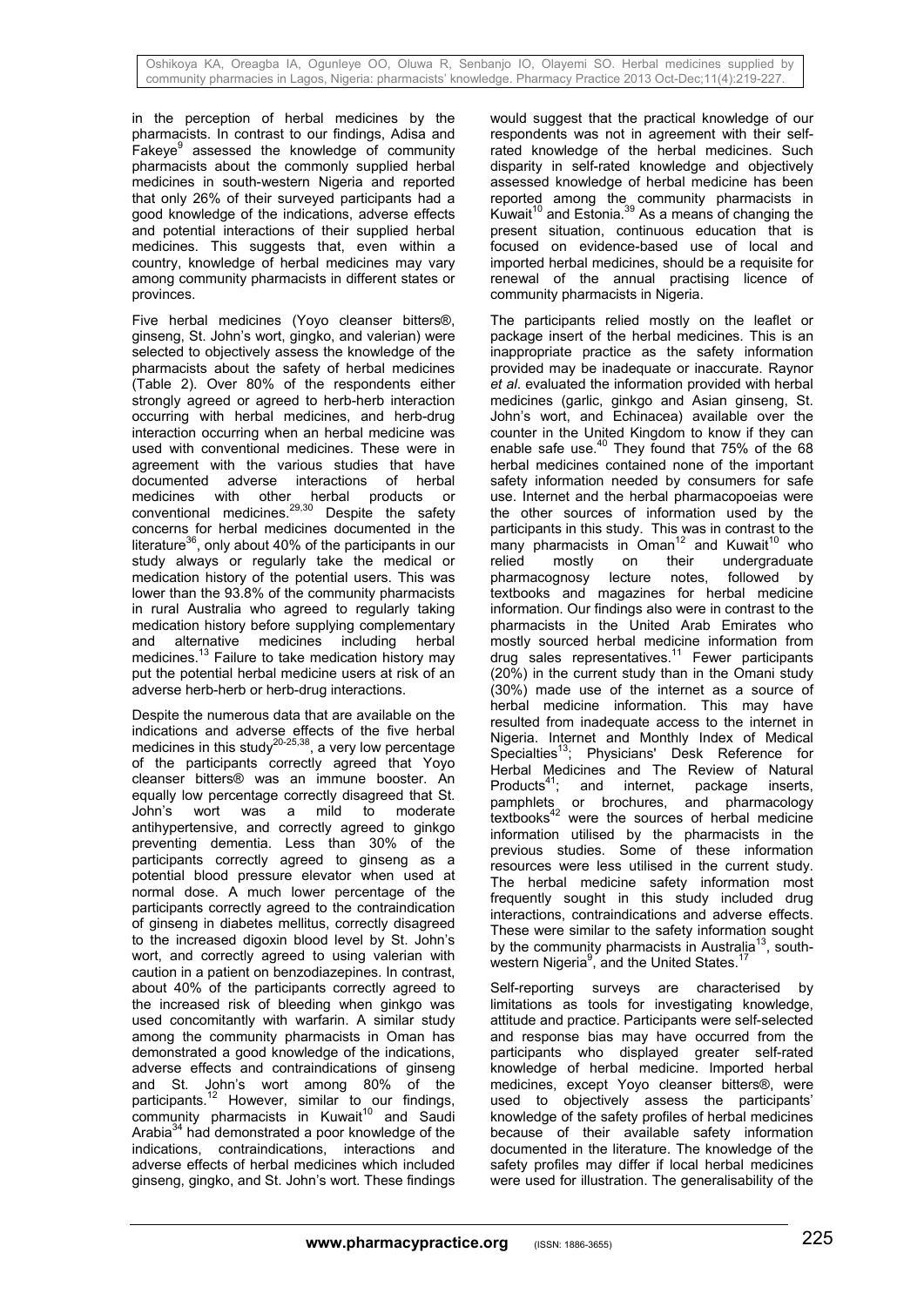Oshikoya KA, Oreagba IA, Ogunleye OO, Oluwa R, Senbanjo IO, Olayemi SO. Herbal medicines supplied by community pharmacies in Lagos, Nigeria: pharmacists' knowledge. Pharmacy Practice 2013 Oct-Dec;11(4):219-227.

results to the entire pharmacists in Lagos State is limited as rural pharmacies were excluded from the survey. This study also was limited to the community pharmacists in Lagos, Nigeria and the results may not represent the entire community pharmacists in the country. A prospective multicentre study that will involve community pharmacists in the six geo-political zones is necessary to ascertain their true knowledge with regards to herbal medicines in Nigeria. A mixed method study incorporating qualitative methods such as focus groups or interviews would have enabled further data to be gathered from the participants.

#### **CONCLUSIONS**

Locally produced and imported herbal medicines are frequently supplied by most of the community pharmacies surveyed in Lagos, Nigeria. Most of the community pharmacists in charge of the pharmacies rated their knowledge of herbal medicines to be fair or good. This was in contrast with the poor

knowledge they exhibited about the indications and safety profiles of the herbal medicines. Leaflet insert was the most common source of herbal medicine information utilised by the pharmacists in this study. This information resource is unreliable and may be inadequate or inaccurate in this regard. There is a need for professional development and training of the community pharmacists with regards to the indication, rational use, and safety of herbal medicines.

#### **ACKNOWLEDGEMENT**

The authors are grateful to the Association of Community Pharmacists of Nigeria (ACPN) in Lagos State and the Pharmacists Council of Nigeria (PCN).

#### **CONFLICT OF INTEREST**

None declared.

# **References**

- 1. Miller LG, Hume A, Harris IM, Jackson EA, Kanmaz TJ, Cauffield JS, Chin TW, Knell M. White paper on herbal products. American College of Clinical Pharmacy. Pharmacotherapy. 2000;20(7):877-891.
- 2. Oshikoya KA, Senbanjo IO, Njokanma OF, Soipe A. Use of complementary and alternative medicines for children with chronic health conditions in Lagos, Nigeria. BMC Complement Altern Med. 2008;8:66. doi: 10.1186/1472-6882-8-66
- 3. World Health Organization. General guidelines for methodologies on research and evaluation of traditional medicine. WHO/EDM/TRM/2000.1. Available from http://whqlibdoc.who.int/hq/2000/WHO\_EDM\_TRM\_2000.1.pdf (Accessed 2013 April 24).
- 4. Fakeye TO, Tijani A, Adebisi O. A survey of the use of herbs among patients attending secondary-level health care facilities in South-western Nigeria. J Herb Pharmacother. 2007;7(3-4):213-227.
- 5. Mills E, Cooper C, Seely D, Kanfer I. African herbal medicines in the treatment of HIV: Hypoxis and Sutherlandia. An overview of evidence and pharmacology. Nutr J. 2005;4:19.
- 6. Bent S, Goldberg H, Padula A, Avins AL. Spontaneous bleeding associated with Ginkgo biloba: a case report and systematic review of the literature. J Gen Intern Med. 2005;20(7):657-661.
- 7. Skinner CM, Rangasami J. Preoperative use of herbal medicines: a patient survey. Br J Anaesth. 2002;89(5):792-795.
- 8. National Policy on Traditional Medicine and Regulation of Herbal Medicines Report of a WHO Global Survey. Available from: http://apps.who.int/medicinedocs/pdf/s7916e/s7916e.pdf (Accessed 2013 March 20).
- 9. Adisa R, Fakeye T. Assessment of the knowledge of community Pharmacists regarding common phytopharmaceuticals Sold in South Western Nigeria. Trop J Pharmaceut Res. 2006;5(2):619-625.
- 10. Abahussain NA, Abahussain EA, Al-Oumi FM. Pharmacists' attitudes and awareness towards the use and safety of herbs in Kuwait. Pharm Pract (Granada). 2007;5(3):125-129.
- 11. Fahmy SA, Abdu S, Abuelkhair M. Pharmacists' attitude, perceptions and knowledge towards the use of herbal products in Abu Dhabi, United Arab Emirates. Pharm Pract (Granada). 2010;8(2):109-115.
- 12. Duraz AY, Khan SA. Knowledge, attitudes and awareness of community pharmacists towards the use of herbal medicines in muscat region. Oman Med J. 2011;26(6):451-453. doi: 10.5001/omj.2011.115
- 13. Bushett NJ, Dickson-Swift VA, Willis JA, Wood P. Rural Australian community pharmacists' views on complementary and alternative medicine: a pilot study. BMC Complement Altern Med. 2011;11:103. doi: 10.1186/1472-6882-11-103
- 14. Semple S, Hotham E, Rao D, Martin K, Smith C, Bloustien G. Community pharmacists in Australia: barriers to information provision on complementary and alternative medicines. Pharm World Sci. 2006;28(6):366-373.
- 15. National Institute of Health. National Centre for Complementary and alternative Medicine (NCCAM). Complementary, Alternative, or Integrative Health: What's in a name? Available from http://nccam.nih.gov/health/whatiscam (Accessed 30 July, 2013).
- 16. Hutchinson S, Mitchell K, Hansford D, Stewart D. Community pharmacists' views and experiences of counterprescribing in pregnancy. Int J Pharm Pract. 2001;9(1):15-21.
- 17. Chang ZG, Kennedy DT, Holdford DA, Small RE. Pharmacists' knowledge and attitudes toward herbal medicine. Ann Pharmacother. 2000;34(6):710-715.
- 18. Dolder C, Lacro J, Dolder N, Gregory P. Pharmacists' use of and attitudes and beliefs about alternative medicines. Am J Health Syst Pharm. 2003;60(13):1352-1357.
- 19. Koh HL, Teo HH, Ng HL. Pharmacists' patterns of use, knowledge and attitudes toward complementary and alternative medicine. J Altern Complement Med. 2003;9(1):51-63.